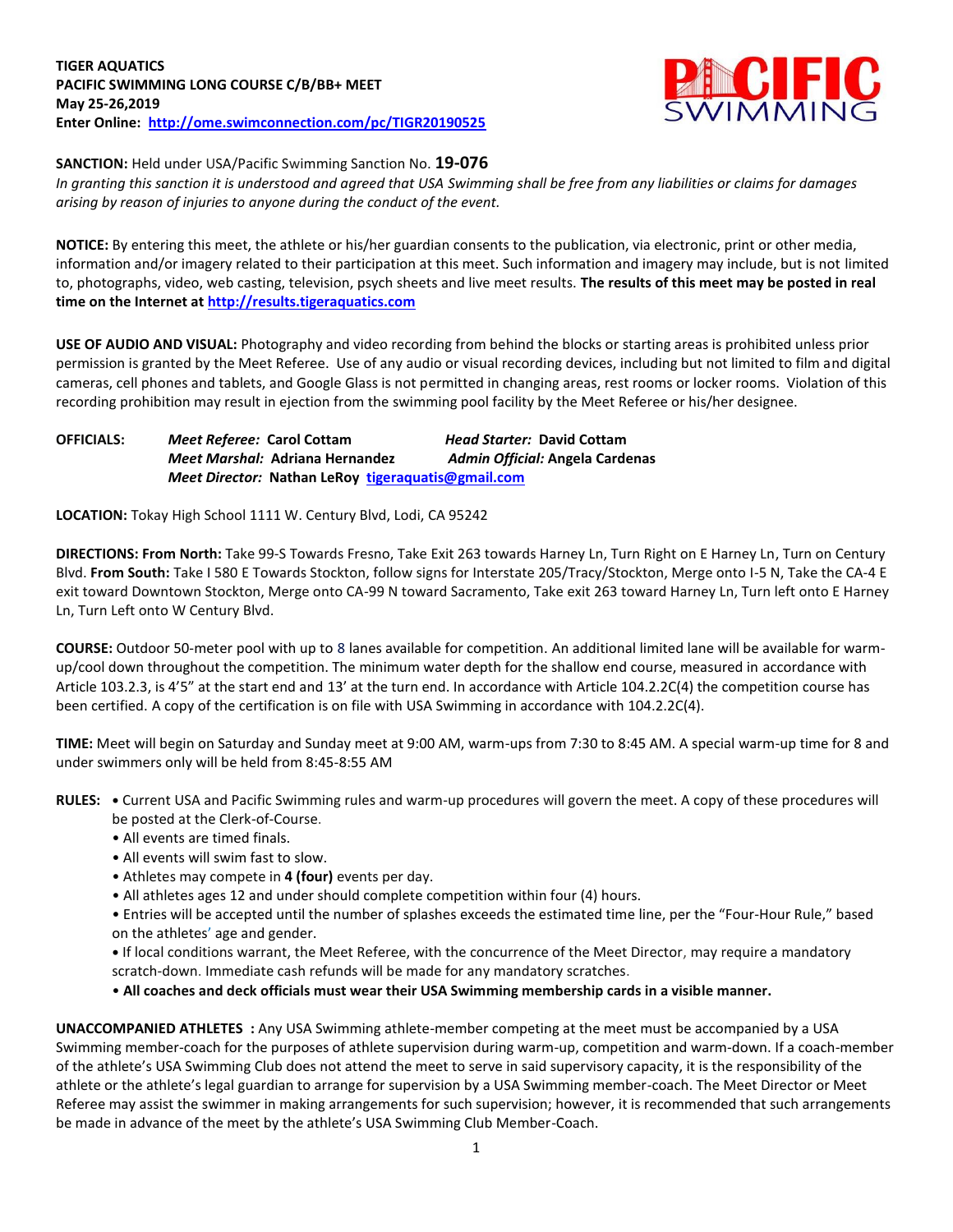**RACING STARTS:** Any athlete entered in the meet must be certified by a USA Swimming member-coach as being proficient in performing a racing start, or must start each race from within the water. When unaccompanied by a member-coach, it is the responsibility of the athlete or the athlete's legal guardian to ensure compliance with this requirement.

**RESTRICTIONS:** • Smoking and the use of other tobacco products is prohibited on the pool deck, in the locker rooms, in spectator

- seating, in standing areas and in all areas used by athletes, during the meet and during warm-up periods.
- Sale and use of alcoholic beverages is prohibited in all areas of the meet venue.
- No glass containers are allowed in the meet venue.
- No propane heater is permitted except for snack bar/meet operations.
- All shelters must be properly secured.
- Deck Changes are prohibited.

• Operation of a drone, or any other flying apparatus, is prohibited over the venue (pools, athlete/coach areas, spectator areas and open ceiling locker rooms) any time athletes, coaches, officials and/or spectators are present.

• Destructive devices, to include but not limited to, explosive devices and equipment, firearms (open or concealed), blades, knives, mace, stun guns and blunt objects are strictly prohibited in the swimming facility and its surrounding areas. If observed, the Meet Referee or his/her designee may ask that these devices be stored safely away from the public or removed from the facility. Noncompliance may result in the reporting to law enforcement authorities and ejection from the facility. Law enforcement officers (LEO) are exempt per applicable laws.

**ELIGIBILITY:** • Athletes must be current members of USA Swimming and enter their name and registration number on the meet entry card as they are shown on their Registration Card. If this is not done, it may be difficult to match the athlete with the registration and times database. The meet host will check all athlete registrations against the SWIMS database and if not found to be registered, the Meet Director shall accept the registration at the meet (a \$10 surcharge will be added to the regular registration fee). Duplicate registrations will be refunded by mail.

• Athletes in the "BB" Division must have met at least the listed USA-S Motivational "BB" time standard. Athletes in the "B" Division must have met at least the listed "B" time standard. All entry times slower than the listed "B" time standard will be in the "C" Division.

- Entries with **"NO TIME" will be rejected.**
- Entry times submitted for this meet may be checked against a computer database and may be changed in accordance with Pacific Swimming Entry Time Verification Procedures.
- Disabled athletes are welcome to attend this meet and should contact the Meet Director or Meet Referee regarding any special accommodations on entry times and seeding per Pacific Swimming policy.

• Athletes 19 years of age and over may compete in the meet for time only, no awards. Such athletes must have met standards for the 17-18 age group.

• The athlete's age will be the age of the athlete on the first day of the meet.

**ENTRY FEES:** \$4.00 per event plus an \$10.00 participation fee per athlete. Entries will be rejected if payment is not sent at time of request. No refunds will be made, except mandatory scratch-downs.

**ONLINE ENTRIES:** To enter online go to **<http://ome.swimconnection.com/pc/TIGR20190525>** to receive an immediate entry confirmation. This method requires payment by credit card. Swim Connection, LLC charges a processing fee for this service, equal to \$1 per athlete plus 5% of the total Entry Fees. Please note that the processing fee is a separate fee from the Entry Fees. If you do not wish to pay the processing fee, enter the meet using a mail entry. **Entering online is a convenience, is completely voluntary, and is in no way required or expected of an athlete by Pacific Swimming.** Online entries will be accepted through Thursday, May 16, 2019. Please print out the Swim Connection confirmation and bring it with you to the meet.

**MAILED OR HAND DELIVERED ENTRIES**: Entries must be on the attached consolidated entry form. Forms must be filled out completely and printed clearly with swimmers best time. Entries must be postmarked by midnight, Wednesday, May 15th, 2019 or hand delivered by 6:30 p.m. Thursday, May 16, 2019. No late entries will be accepted. No refunds will be made, except mandatory scratch downs. Requests for confirmation of receipt of entries should include a self-addressed envelope.

| Make check payable to: Tiger Aquatics     |                          |                          |
|-------------------------------------------|--------------------------|--------------------------|
| <b>Mail entries to: Adriana Hernandez</b> | Hand deliver entries to: | <b>Adriana Hernandez</b> |
| <b>PO Box 4667</b>                        |                          | 1153 W Magnolia St       |
| Stockton. CA 95204                        |                          | Stockton. CA 95203       |
|                                           |                          |                          |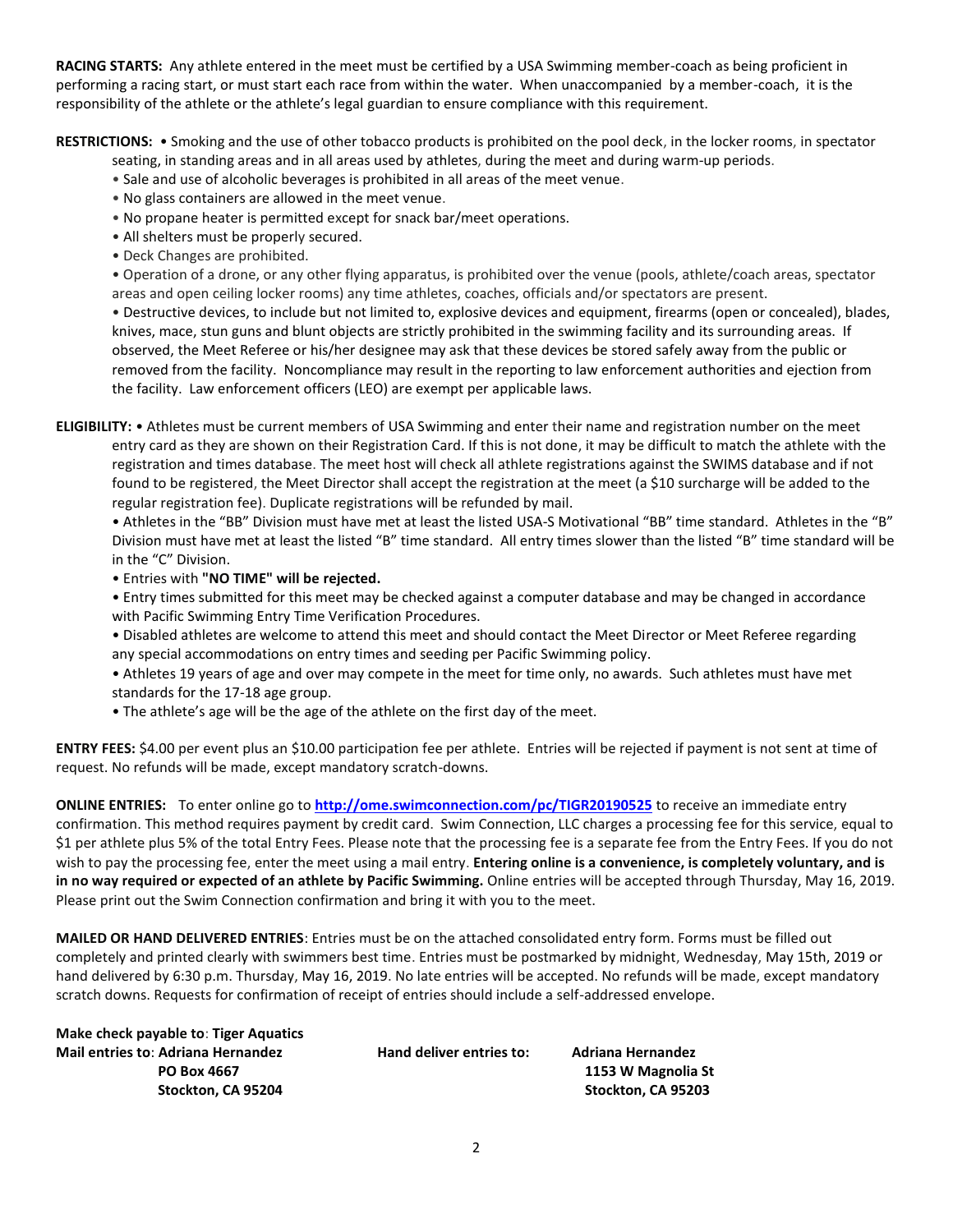**CHECK-IN:** The meet will be deck seeded. Athletes must check-in at the Clerk-of-Course. No event shall be closed more than 30 minutes before the scheduled start of the session. Close of check-in for all individual events shall be no more than 60 minutes before the estimated time of the start of the first heat of the event. Athletes who do not check-in will not be seeded and will not be allowed to compete in that event.

**SCRATCHES:** Any athletes not reporting for or competing in an individual timed final event shall not be penalized. Athletes who must withdraw from an event after it is seeded are requested to inform the referee immediately.

**AWARDS:** Awards will be given separately for 10-under, 11-12, 13-14, 15-18 age groups. 19 & over will not be awarded. Awards must be picked up by the end of the meet. They will not be mailed. **Heat winners will receive a "tiger tail".**

## **ADMISSION:** Free.

**SNACK BAR & HOSPITALITY:** A snack bar will be available throughout the competition. Coaches and working deck officials will be provided lunch. Hospitality will serve refreshments to timers and volunteers.

**MISCELLANEOUS:** No overnight parking is allowed. Facilities will not be provided after meet hours.

**MINIMUM OFFICIALS:** The Meet Referee shall conduct an inventory of Officials and shall compare the number of athletes entered against the number of Officials that worked representing each team per day of the meet. Those teams who have not provided sufficient Officials in a day of the meet, in accordance with the table below, will be fined \$100 per missing Official per day.

| Number of athletes entered in meet<br>per club per day | Number of trained and carded officials required |
|--------------------------------------------------------|-------------------------------------------------|
| $1 - 10$                                               | 0                                               |
| $11 - 25$                                              |                                                 |
| $26 - 50$                                              | $\mathcal{P}$                                   |
| $51 - 75$                                              | 3                                               |
| 76-100                                                 | 4                                               |
| Every 20 Athletes over 100                             | $^{+1}$                                         |

## **EVENT SUMMARY**

|               | <b>SATURDAY</b> |                | <b>SUNDAY</b>  |                |                |  |  |
|---------------|-----------------|----------------|----------------|----------------|----------------|--|--|
| 10 & U        | 11-12<br>13-18  |                | 10 & U         | $11 - 12$      | 13-18          |  |  |
| 200 IM        | 200 IM          | 200 IM         | 200 FR         | 200 FR         | 200 FR         |  |  |
| 100 FR        | 100 FR          | 100 FR         | 50 BK          | 50 BK          | 100 BK         |  |  |
| 100 BK        | 100 BK          | 200 BK         | 100 BR         | 100 BR         | 200 BR         |  |  |
| 50 BR         | 50 BR           | 100 BR         | <b>50 FR</b>   | <b>50 FR</b>   | <b>50 FR</b>   |  |  |
| <b>50 FLY</b> | <b>50 FLY</b>   | <b>100 FLY</b> | <b>100 FLY</b> | <b>100 FLY</b> | <b>200 FLY</b> |  |  |
| 400 IM        | 400 IM          | 400 IM         | 400 FR         | 400 FR         | 400 FR         |  |  |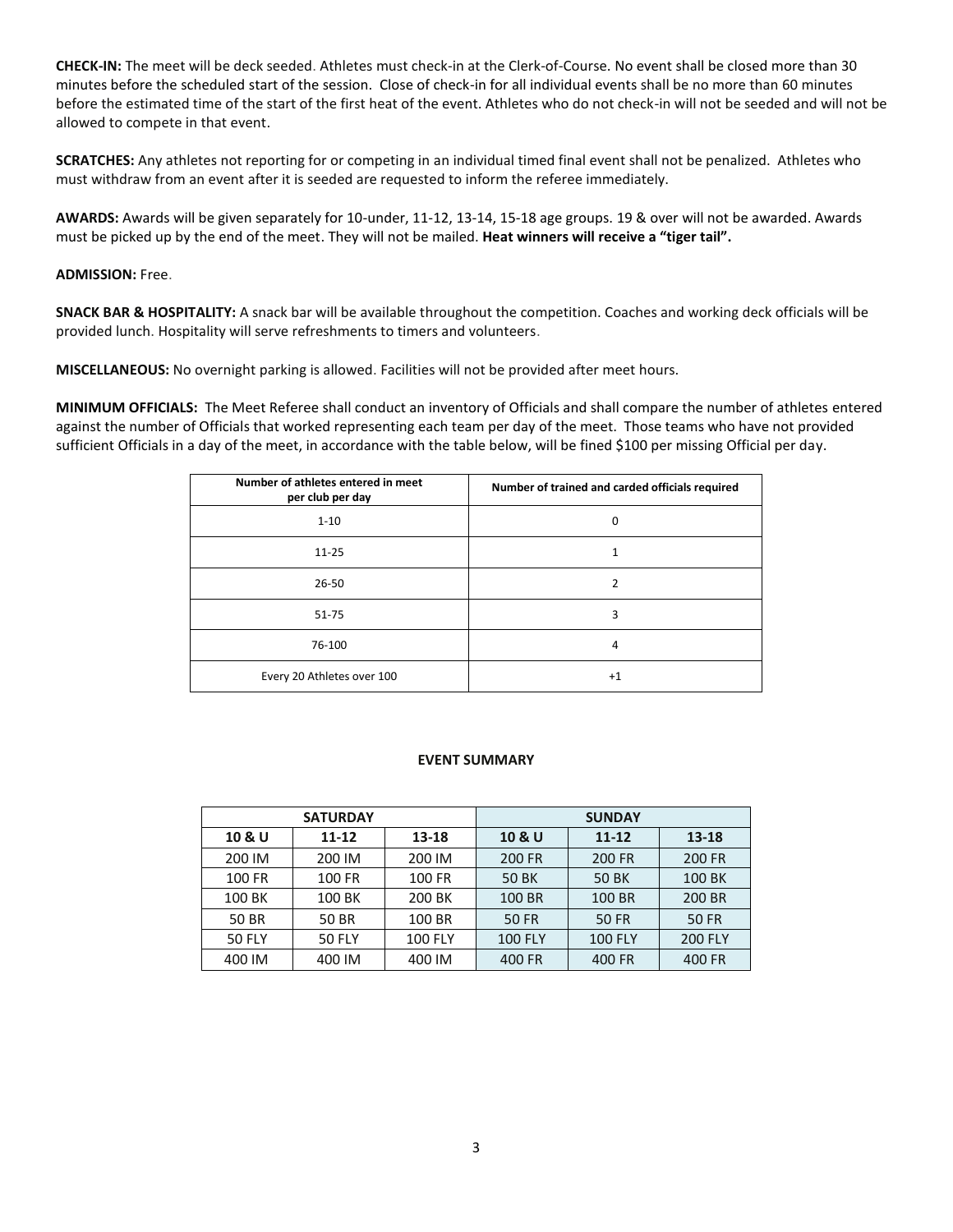| Saturday, May 25, 2019 |             |            |                |  |  |  |  |
|------------------------|-------------|------------|----------------|--|--|--|--|
| Girls<br>Event#        | Age Group   | Event      | Boys<br>Event# |  |  |  |  |
| $\mathbf 1$            | 13 - Over   | 200 IM     | $\overline{2}$ |  |  |  |  |
| 3                      | 10 & Under  | 200 IM     | 4              |  |  |  |  |
| 5                      | $11 - 12$   | 200 IM     | 6              |  |  |  |  |
| 7                      | 13 - Over   | 100 Free   | 8              |  |  |  |  |
| 9                      | 10 & Under  | 100 Free   | 10             |  |  |  |  |
| 11                     | $11 - 12$   | 100 Free   | 12             |  |  |  |  |
| 13                     | 13 - Over   | 200 Back   | 14             |  |  |  |  |
| 15                     | 10 & Under  | 100 Back   | 16             |  |  |  |  |
| 17                     | $11 - 12$   | 100 Back   | 18             |  |  |  |  |
| 19                     | 13 - Over   | 100 Breast | 20             |  |  |  |  |
| 21                     | 10 & Under  | 50 Breast  | 22             |  |  |  |  |
| 23                     | $11 - 12$   | 50 Breast  | 24             |  |  |  |  |
| 25                     | 13 - Over   | $100$ Fly  | 26             |  |  |  |  |
| 27                     | 10 & Under  | 50 Fly     | 28             |  |  |  |  |
| 29                     | $11 - 12$   | 50 Fly     | 30             |  |  |  |  |
| 101                    | <b>OPEN</b> | 400 IM     | 102            |  |  |  |  |

| <b>Sunday, May 26, 2019</b> |             |                |                |  |  |  |  |
|-----------------------------|-------------|----------------|----------------|--|--|--|--|
| Girls<br>Event<br>#         | Age Group   | Event          | Boys<br>Event# |  |  |  |  |
| 31                          | 13 - Over   | 200 Free       | 32             |  |  |  |  |
| 33                          | 10 & Under  | 200 Free       | 34             |  |  |  |  |
| 35                          | $11 - 12$   | 200 Free       | 36             |  |  |  |  |
| 37                          | 13 - Over   | 100 Back       | 38             |  |  |  |  |
| 39                          | 10 & Under  | 50 Back        | 40             |  |  |  |  |
| 41                          | $11 - 12$   | 50 Back        | 42             |  |  |  |  |
| 43                          | 13 - Over   | 200 Breast     | 44             |  |  |  |  |
| 45                          | 10 & Under  | 100 Breast     | 46             |  |  |  |  |
| 47                          | $11 - 12$   | 100 Breast     | 48             |  |  |  |  |
| 49                          | 13 - Over   | 50 Free        | 50             |  |  |  |  |
| 51                          | 10 & Under  | 50 free        | 52             |  |  |  |  |
| 53                          | 11-12       | 50 free        | 54             |  |  |  |  |
| 55                          | 13 - Over   | <b>200 Fly</b> | 56             |  |  |  |  |
| 57                          | 10 & Under  | <b>100 Fly</b> | 58             |  |  |  |  |
| 59                          | $11 - 12$   | <b>100 Fly</b> | 60             |  |  |  |  |
| 103                         | <b>OPEN</b> | 400 Free       | 104            |  |  |  |  |